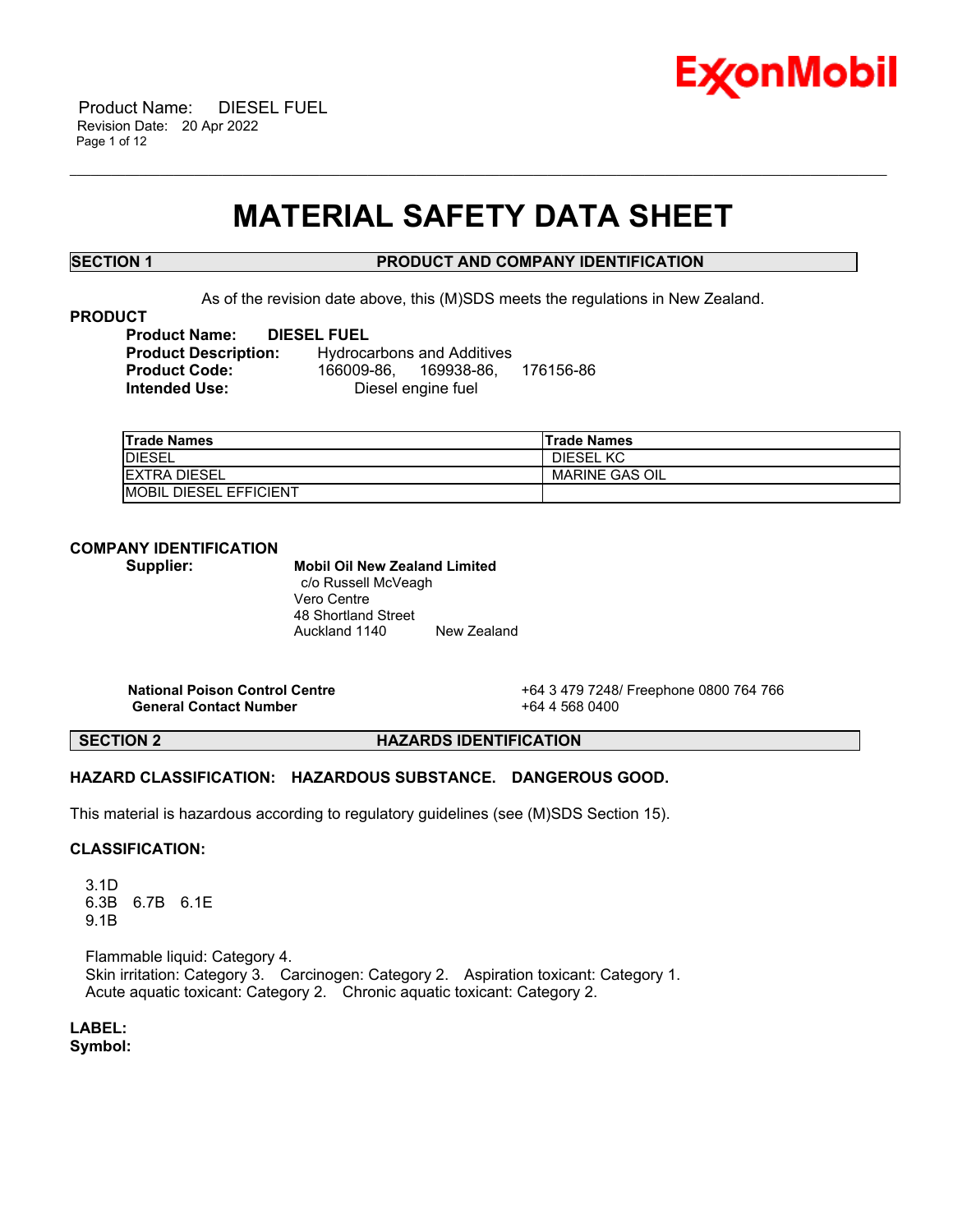

 Product Name: DIESEL FUEL Revision Date: 20 Apr 2022 Page 2 of 12



**Signal Word:** Danger

#### **Hazard Statements:**

Physical: H227: Combustible liquid.

 Health: H304: May be fatal if swallowed and enters airways. H316: Causes mild skin irritation. H351: Suspected of causing cancer.

Environmental: H411: Toxic to aquatic life with long lasting effects.

#### **Precautionary Statements:**

 General: P101: If medical advice is needed, have product container or label at hand. P102: Keep out of reach of children. P103: Read label before use.

 Prevention: P201: Obtain special instructions before use. P202: Do not handle until all safety precautions have been read and understood. P210: Keep away from flames and hot surfaces. No smoking. P273: Avoid release to the environment. P280: Wear protective gloves/protective clothing/eye protection/face protection.

 Response: P301 + P310: IF SWALLOWED: Immediately call a POISON CENTER or doctor/physician. P308 + P313: IF exposed or concerned: Get medical advice/attention. P331: Do NOT induce vomiting. P332 + P313: If skin irritation occurs: Get medical advice/attention. P370 + P378: In case of fire: Use water fog,

foam, dry chemical or carbon dioxide (CO2) to extinguish. P391: Collect spillage.

Storage: P403 + P235: Store in a well-ventilated place. Keep cool. P405: Store locked up.

Disposal: P501: Dispose of contents and container in accordance with local regulations.

**Contains:** FUELS, DIESEL

#### **Other hazard information:**

#### **PHYSICAL / CHEMICAL HAZARDS**

Material can accumulate static charges which may cause an ignition. Material can release vapours that readily form flammable mixtures. Vapour accumulation could flash and/or explode if ignited.

#### **HEALTH HAZARDS**

High-pressure injection under skin may cause serious damage. Harmful by inhalation. Danger of adverse health effects by prolonged exposure. Repeated exposure may cause skin dryness or cracking. Mildly irritating to skin. May be irritating to the eyes, nose, throat, and lungs. May cause central nervous system depression.

#### **ENVIRONMENTAL HAZARDS**

No additional hazards.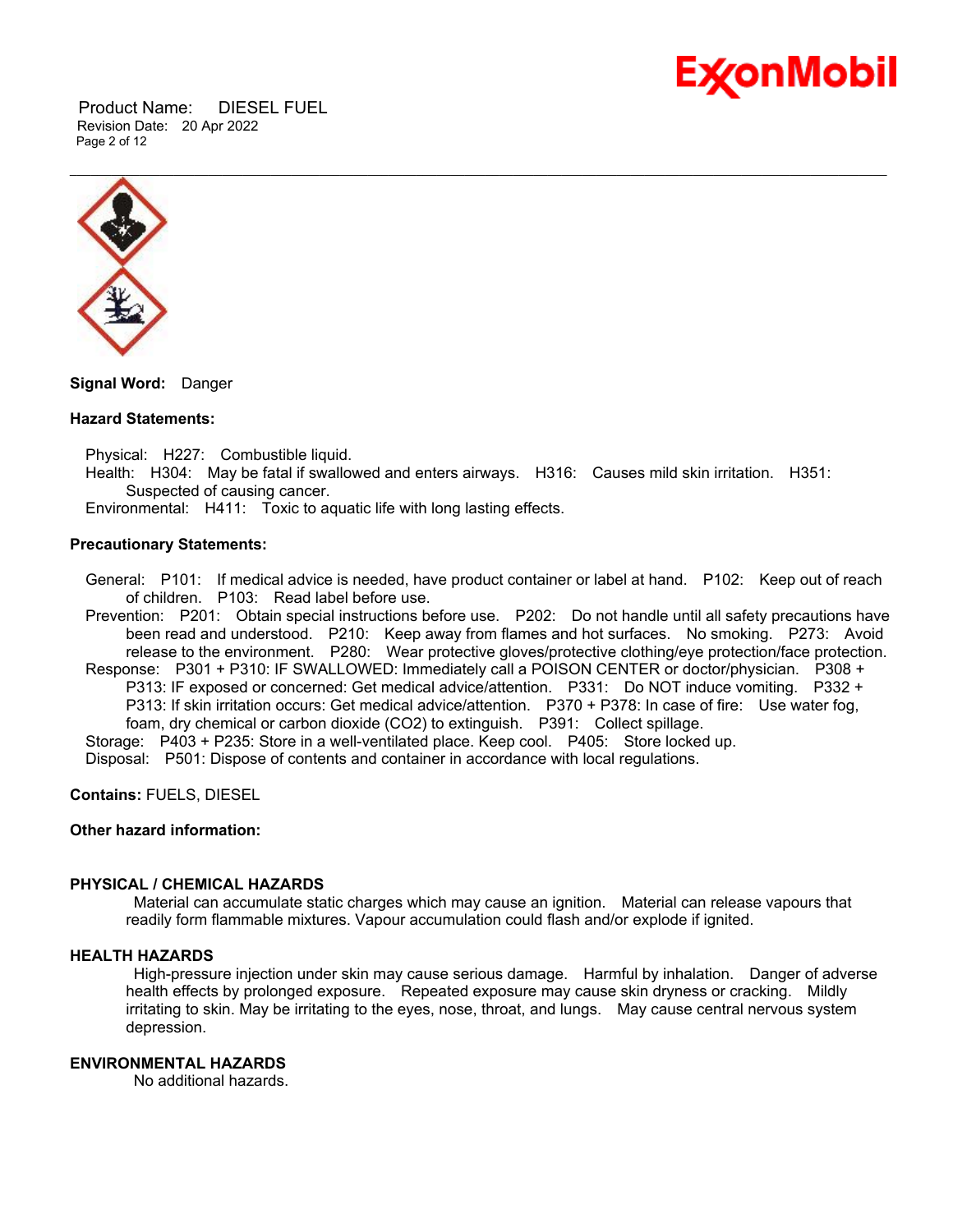

**NOTE:** This material should not be used for any other purpose than the intended use in Section 1 without expert advice. Health studies have shown that chemical exposure may cause potential human health risks which may vary from person to person.

\_\_\_\_\_\_\_\_\_\_\_\_\_\_\_\_\_\_\_\_\_\_\_\_\_\_\_\_\_\_\_\_\_\_\_\_\_\_\_\_\_\_\_\_\_\_\_\_\_\_\_\_\_\_\_\_\_\_\_\_\_\_\_\_\_\_\_\_\_\_\_\_\_\_\_\_\_\_\_\_\_\_\_\_\_\_\_\_\_\_\_\_\_\_\_\_\_\_\_\_\_\_\_\_\_\_\_\_\_\_\_\_\_\_\_\_\_\_

#### **SECTION 3 COMPOSITION / INFORMATION ON INGREDIENTS**

This material is defined as a mixture.

#### **Hazardous Substance(s) or Complex Substance(s) required for disclosure**

| <b>Name</b>          | CAS#       | Concentration* | <b>GHS Hazard Codes</b>               |
|----------------------|------------|----------------|---------------------------------------|
| <b>FUELS, DIESEL</b> | 68334-30-5 | $\cdot$ 99 %   | H304, H332, H351,<br>H <sub>227</sub> |
|                      |            |                | H315, H373, H401, H411                |

\* All concentrations are percent by weight unless ingredient is a gas. Gas concentrations are in percent by volume. Other ingredients determined not to be hazardous.

NOTE: Composition may contain up to 0.5% performance additives and / or dyes.

| <b>FIRST AID MEASURES</b><br><b>SECTION 4</b> |
|-----------------------------------------------|
|-----------------------------------------------|

#### **INHALATION**

Immediately remove from further exposure. Get immediate medical assistance. For those providing assistance, avoid exposure to yourself or others. Use adequate respiratory protection. Give supplemental oxygen, if available. If breathing has stopped, assist ventilation with a mechanical device.

#### **SKIN CONTACT**

Remove contaminated clothing. Dry wipe exposed skin and cleanse with waterless hand cleaner and follow by washing thoroughly with soap and water. For those providing assistance, avoid further skin contact to yourself or others. Wear impervious gloves. Launder contaminated clothing separately before reuse. Discard contaminated articles that cannot be laundered. If product is injected into or under the skin, or into any part of the body, regardless of the appearance of the wound or its size, the individual should be evaluated immediately by a physician as a surgical emergency. Even though initial symptoms from high pressure injection may be minimal or absent, early surgical treatment within the first few hours may significantly reduce the ultimate extent of injury.

#### **EYE CONTACT**

Flush thoroughly with water. If irritation occurs, get medical assistance.

#### **INGESTION**

Seek immediate medical attention. Do not induce vomiting.

#### **NOTE TO PHYSICIAN**

If ingested, material may be aspirated into the lungs and cause chemical pneumonitis. Treat appropriately.

#### **PRE-EXISTING MEDICAL CONDITIONS WHICH MAY BE AGGRAVATED BY EXPOSURE**

Contains hydrocarbon solvent/petroleum hydrocarbons; skin contact may aggravate an existing dermatitis.

#### **SECTION 5 FIRE FIGHTING MEASURES**

#### **EXTINGUISHING MEDIA**

**Appropriate Extinguishing Media:** Use water fog, foam, dry chemical or carbon dioxide (CO2) to extinguish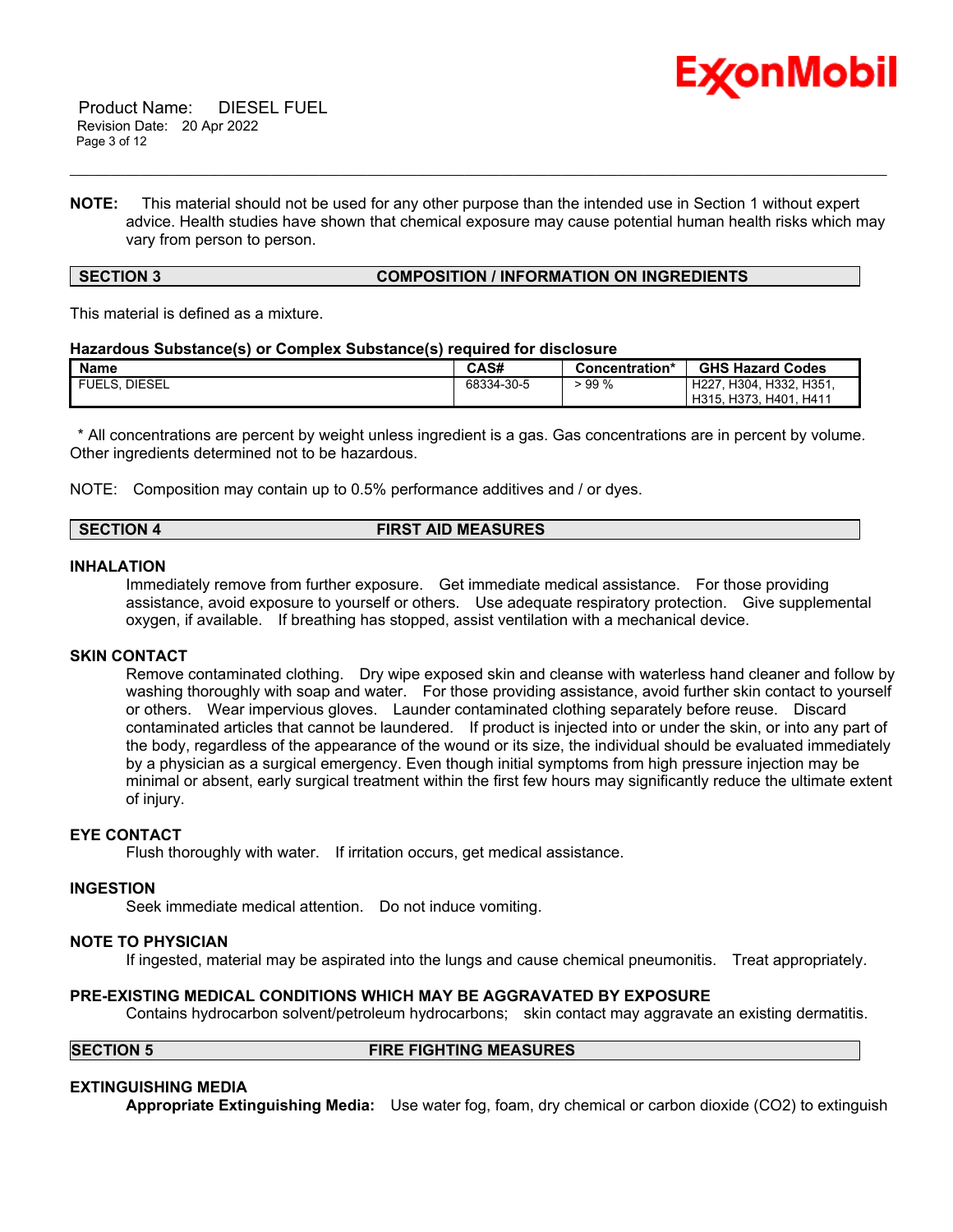

 Product Name: DIESEL FUEL Revision Date: 20 Apr 2022 Page 4 of 12

#### flames.

#### **Inappropriate Extinguishing Media:** Straight streams of water

#### **FIRE FIGHTING**

**Fire Fighting Instructions:** Evacuate area. Prevent run-off from fire control or dilution from entering streams, sewers or drinking water supply. Fire-fighters should use standard protective equipment and in enclosed spaces, self-contained breathing apparatus (SCBA). Use water spray to cool fire exposed surfaces and to protect personnel.

\_\_\_\_\_\_\_\_\_\_\_\_\_\_\_\_\_\_\_\_\_\_\_\_\_\_\_\_\_\_\_\_\_\_\_\_\_\_\_\_\_\_\_\_\_\_\_\_\_\_\_\_\_\_\_\_\_\_\_\_\_\_\_\_\_\_\_\_\_\_\_\_\_\_\_\_\_\_\_\_\_\_\_\_\_\_\_\_\_\_\_\_\_\_\_\_\_\_\_\_\_\_\_\_\_\_\_\_\_\_\_\_\_\_\_\_\_\_

**Unusual Fire Hazards:** Hazardous material. Firefighters should consider protective equipment indicated in Section 8.

**Hazardous Combustion Products:** Aldehydes, Incomplete combustion products, Oxides of carbon, Smoke, Fume, Sulphur oxides

#### **FLAMMABILITY PROPERTIES**

**Flash Point [Method]:** >61°C (142°F) [ASTM D-93] **Flammable Limits (Approximate volume % in air):** LEL: 0.6 UEL: 7.0 **Autoignition Temperature:** >250°C (482°F) **Hazchem Code:** 3Z

#### **SECTION 6 ACCIDENTAL RELEASE MEASURES**

#### **NOTIFICATION PROCEDURES**

In the event of a spill or accidental release, notify relevant authorities in accordance with all applicable regulations.

#### **PROTECTIVE MEASURES**

Avoid contact with spilled material. Warn or evacuate occupants in surrounding and downwind areas if required, due to toxicity or flammability of the material. See Section 5 for fire fighting information. See the Hazard Identification Section for Significant Hazards. See Section 4 for First Aid Advice. See Section 8 for advice on the minimum requirements for personal protective equipment. Additional protective measures may be necessary, depending on the specific circumstances and/or the expert judgment of the emergency responders.

For emergency responders: Respiratory protection: half-face or full-face respirator with filter(s) for organic vapor and, when applicable, H2S, or Self Contained Breathing Apparatus (SCBA) can be used depending on the size of spill and potential level of exposure. If the exposure cannot be completely characterized or an oxygen deficient atmosphere is possible or anticipated, SCBA is recommended. Work gloves that are resistant to aromatic hydrocarbons are recommended. Note: gloves made of polyvinyl acetate (PVA) are not waterresistant and are not suitable for emergency use. Chemical goggles are recommended if splashes or contact with eyes is possible. Small spills: normal antistatic work clothes are usually adequate. Large spills: full body suit of chemical resistant, antistatic material is recommended.

#### **SPILL MANAGEMENT**

**Land Spill:** Eliminate all ignition sources (no smoking, flares, sparks or flames in immediate area). Stop leak if you can do so without risk. All equipment used when handling the product must be grounded. Do not touch or walk through spilled material. Prevent entry into waterways, sewer, basements or confined areas. A vapour-suppressing foam may be used to reduce vapour. Use clean non-sparking tools to collect absorbed material. Absorb or cover with dry earth, sand or other non-combustible material and transfer to containers. Large Spills: Water spray may reduce vapour, but may not prevent ignition in enclosed spaces. Small Spills: Absorb with earth, sand or other non-combustible material and transfer to containers for later disposal.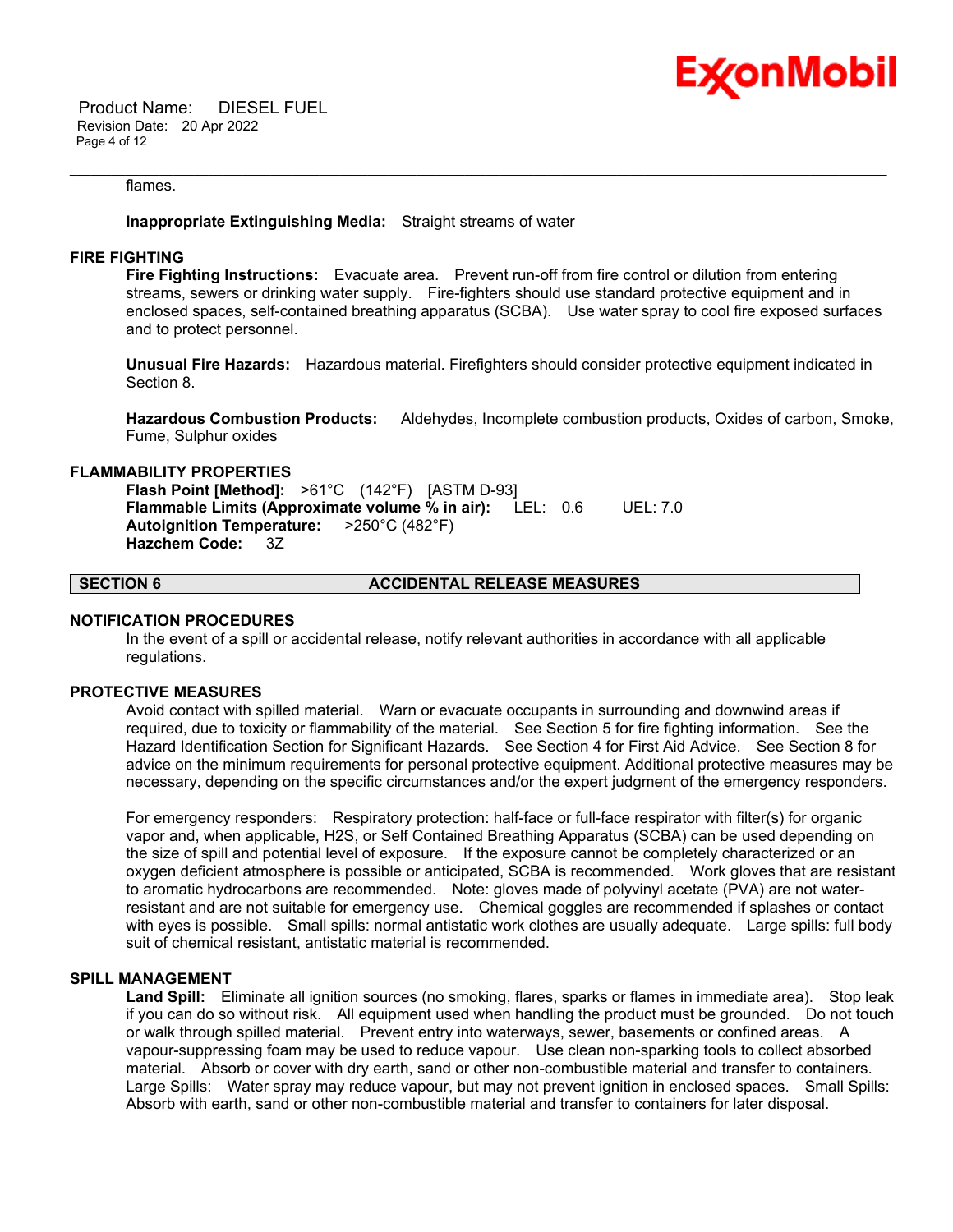# Ex⁄onMobil

 Product Name: DIESEL FUEL Revision Date: 20 Apr 2022 Page 5 of 12

> **Water Spill:** Stop leak if you can do so without risk. Confine the spill immediately with booms. Warn other shipping. Remove from the surface by skimming or with suitable absorbents. Seek the advice of a specialist before using dispersants.

\_\_\_\_\_\_\_\_\_\_\_\_\_\_\_\_\_\_\_\_\_\_\_\_\_\_\_\_\_\_\_\_\_\_\_\_\_\_\_\_\_\_\_\_\_\_\_\_\_\_\_\_\_\_\_\_\_\_\_\_\_\_\_\_\_\_\_\_\_\_\_\_\_\_\_\_\_\_\_\_\_\_\_\_\_\_\_\_\_\_\_\_\_\_\_\_\_\_\_\_\_\_\_\_\_\_\_\_\_\_\_\_\_\_\_\_\_\_

Water spill and land spill recommendations are based on the most likely spill scenario for this material; however, geographic conditions, wind, temperature, (and in the case of a water spill) wave and current direction and speed may greatly influence the appropriate action to be taken. For this reason, local experts should be consulted. Note: Local regulations may prescribe or limit action to be taken.

#### **ENVIRONMENTAL PRECAUTIONS**

Large Spills: Dyke far ahead of liquid spill for later recovery and disposal. Prevent entry into waterways, sewers, basements or confined areas.

#### **SECTION 7 HANDLING AND STORAGE**

#### **HANDLING**

Avoid all personal contact. Do not siphon by mouth. Do not use as a cleaning solvent or other non-motor fuel uses. For use as a motor fuel only. Do not use electronic devices (including but not limited to cellular phones, computers, calculators, pagers or other electronic devices, etc.) during safety critical tasks, such as bulk fuel loading or unloading operations, or in storage areas where vapours may be present, unless the devices are certified intrinsically safe by an approved national testing agency and to the safety standards required by national and/or local laws and regulations. Prevent small spills and leakage to avoid slip hazard. Material can accumulate static charges which may cause an electrical spark (ignition source). When the material is handled in bulk, an electrical spark could ignite any flammable vapors from liquids or residues that may be present (e.g., during switch-loading operations). Use proper bonding and/or earthing procedures. However, bonding and earthing may not eliminate the hazard from static accumulation. Consult local applicable standards for guidance. Additional references include American Petroleum Institute 2003 (Protection Against Ignitions Arising out of Static, Lightning and Stray Currents) or National Fire Protection Agency 77 (Recommended Practice on Static Electricity) or CENELEC CLC/TR 50404 (Electrostatics - Code of practice for the avoidance of hazards due to static electricity).

**Static Accumulator:** This material is a static accumulator. A liquid is typically considered a nonconductive, static accumulator if its conductivity is below 100 pS/m (100x10E-12 Siemens per meter) and is considered a semiconductive, static accumulator if its conductivity is below 10,000 pS/m. Whether a liquid is nonconductive or semiconductive, the precautions are the same. A number of factors, for example liquid temperature, presence of contaminants, anti-static additives and filtration can greatly influence the conductivity of a liquid.

#### **STORAGE**

The type of container used to store the material may affect static accumulation and dissipation. Keep container closed. Handle containers with care. Open slowly in order to control possible pressure release. Store in a cool, well-ventilated area. Keep away from incompatible materials. Storage containers should be earthed and bonded. Fixed storage containers, transfer containers and associated equipment should be earthed and bonded to prevent accumulation of static charge.

### **SECTION 8 EXPOSURE CONTROLS / PERSONAL PROTECTION**

#### **EXPOSURE LIMIT VALUES**

#### **Exposure limits/standards (Note: Exposure limits are not additive)**

| <b>Substance Name</b> | ∙orm | iit/Standard<br>-ım | Note | Source | Year |
|-----------------------|------|---------------------|------|--------|------|
|                       |      |                     |      |        |      |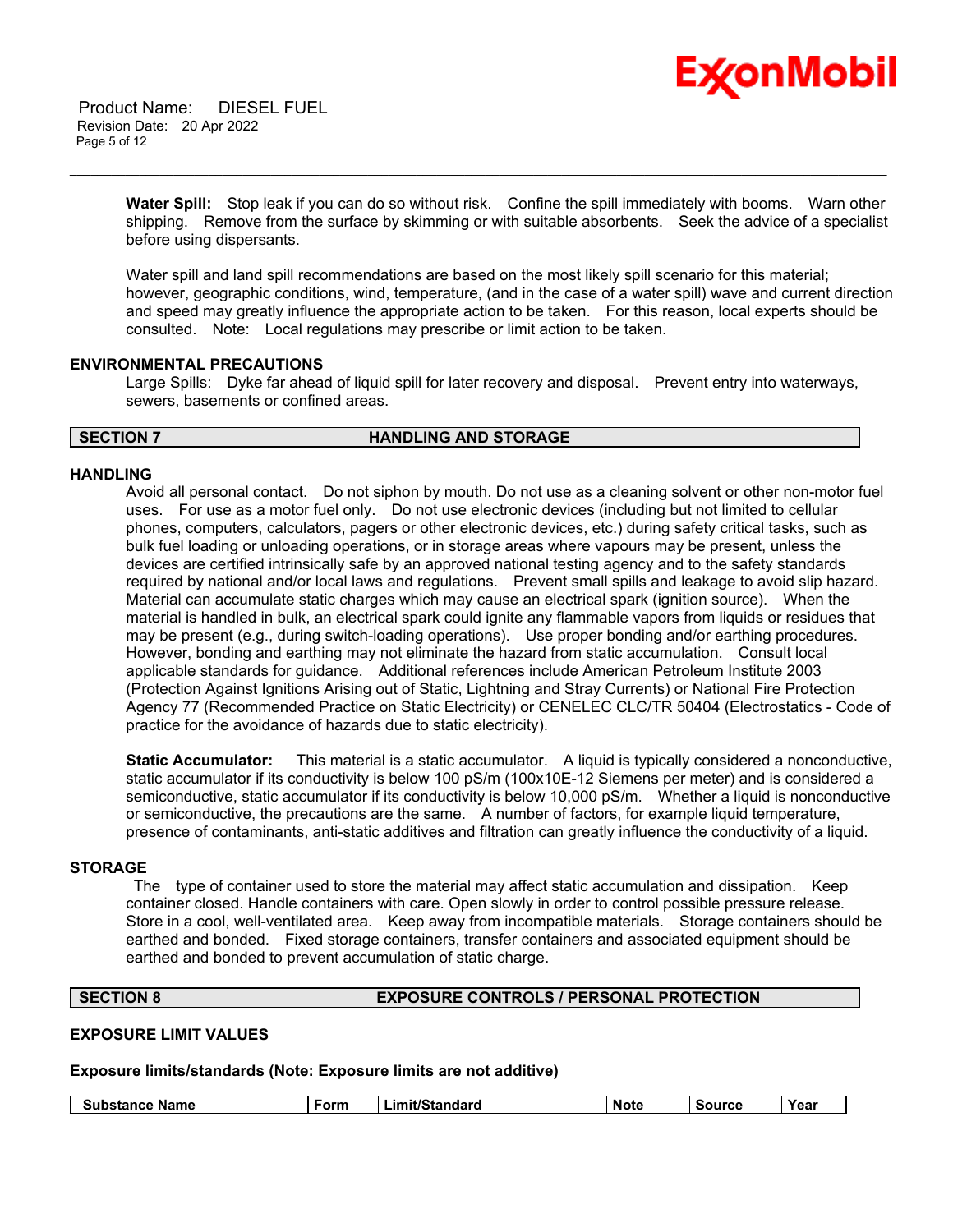

 Product Name: DIESEL FUEL Revision Date: 20 Apr 2022 Page 6 of 12

| <b>FUELS, DIESEL</b>                               | Stable                                 | <b>TWA</b> | $5 \text{ mg/m}$ | Skin | ExxonMobil | 2021 |  |
|----------------------------------------------------|----------------------------------------|------------|------------------|------|------------|------|--|
|                                                    | Aerosol.                               |            |                  |      |            |      |  |
| <b>FUELS, DIESEL</b>                               | Vapour.                                | <b>TWA</b> | 200 mg/m3        | Skin | ExxonMobil | 2021 |  |
| FUELS, DIESEL [total hydrocarb,<br>vapour&aerosol] | Inhalable<br>fraction<br>and<br>vapour | <b>TWA</b> | 100 mg/m $3$     | Skin | ACGIH      | 2020 |  |

#### **Biological limits**

No biological limits allocated.

NOTE: Limits/standards shown for guidance only. Follow applicable regulations.

#### **ENGINEERING CONTROLS**

The level of protection and types of controls necessary will vary depending upon potential exposure conditions. Control measures to consider:

Use explosion-proof ventilation equipment to stay below exposure limits.

#### **PERSONAL PROTECTION**

Personal protective equipment selections vary based on potential exposure conditions such as applications, handling practices, concentration and ventilation. Information on the selection of protective equipment for use with this material, as provided below, is based upon intended, normal usage.

**Respiratory Protection:** If engineering controls do not maintain airborne contaminant concentrations at a level which is adequate to protect worker health, an approved respirator may be appropriate. Respirator selection, use, and maintenance must be in accordance with regulatory requirements, if applicable. Types of respirators to be considered for this material include:

No special requirements under ordinary conditions of use and with adequate ventilation. Organic vapour

For high airborne concentrations, use an approved supplied-air respirator, operated in positive pressure mode. Supplied air respirators with an escape bottle may be appropriate when oxygen levels are inadequate, gas/vapour warning properties are poor, or if air purifying filter capacity/rating may be exceeded.

**Hand Protection:** Any specific glove information provided is based on published literature and glove manufacturer data. Glove suitability and breakthrough time will differ depending on the specific use conditions. Contact the glove manufacturer for specific advice on glove selection and breakthrough times for your use conditions. Inspect and replace worn or damaged gloves. The types of gloves to be considered for this material include:

Chemical resistant gloves are recommended. If contact with forearms is likely wear gauntlet style gloves. Nitrile,Viton

**Eye Protection:** If contact with material is likely, chemical goggles are recommended.

**Skin and Body Protection:** Any specific clothing information provided is based on published literature or manufacturer data. The types of clothing to be considered for this material include: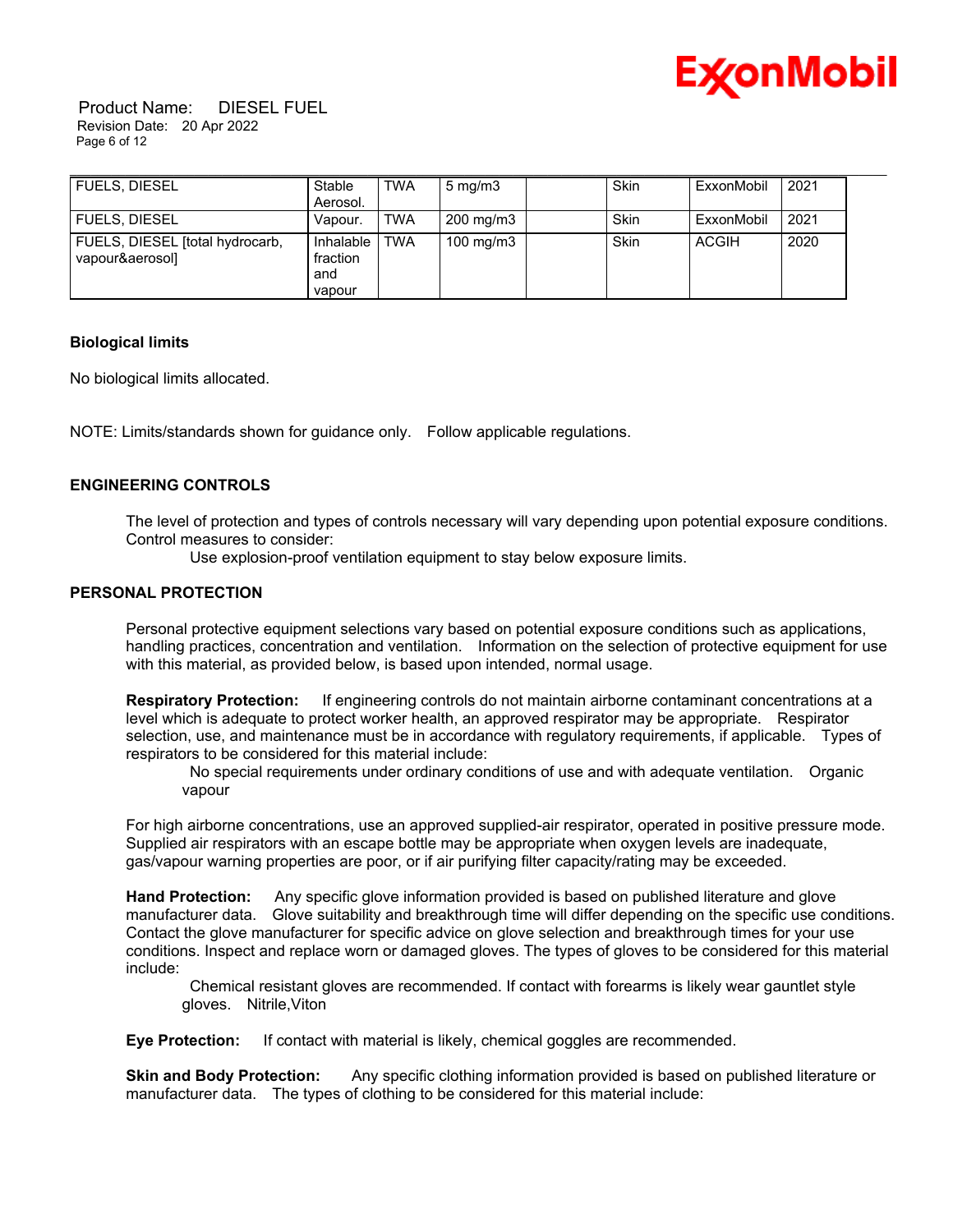

 Product Name: DIESEL FUEL Revision Date: 20 Apr 2022 Page 7 of 12

Chemical/oil resistant clothing is recommended.

**Specific Hygiene Measures:** Always observe good personal hygiene measures, such as washing after handling the material and before eating, drinking, and/or smoking. Routinely wash work clothing and protective equipment to remove contaminants. Discard contaminated clothing and footwear that cannot be cleaned. Practice good housekeeping.

\_\_\_\_\_\_\_\_\_\_\_\_\_\_\_\_\_\_\_\_\_\_\_\_\_\_\_\_\_\_\_\_\_\_\_\_\_\_\_\_\_\_\_\_\_\_\_\_\_\_\_\_\_\_\_\_\_\_\_\_\_\_\_\_\_\_\_\_\_\_\_\_\_\_\_\_\_\_\_\_\_\_\_\_\_\_\_\_\_\_\_\_\_\_\_\_\_\_\_\_\_\_\_\_\_\_\_\_\_\_\_\_\_\_\_\_\_\_

#### **ENVIRONMENTAL CONTROLS**

Comply with applicable environmental regulations limiting discharge to air, water and soil. Protect the environment by applying appropriate control measures to prevent or limit emissions.

#### **SECTION 9 PHYSICAL AND CHEMICAL PROPERTIES**

**Note: Physical and chemical properties are provided for safety, health and environmental considerations only and may not fully represent product specifications. Contact the Supplier for additional information.**

#### **GENERAL INFORMATION**

**Physical State:** Liquid **Colour:** Yellow **Odour:** Petroleum/Solvent **Odour Threshold:** N/D

#### **IMPORTANT HEALTH, SAFETY, AND ENVIRONMENTAL INFORMATION**

**Relative Density (at 15 °C):** 0.82 - 0.86 **Flammability (Solid, Gas):** N/A **Flash Point [Method]:** >61°C (142°F) [ASTM D-93] **Flammable Limits (Approximate volume % in air):** LEL: 0.6 UEL: 7.0 **Autoignition Temperature:** >250°C (482°F) **Boiling Point / Range:** > 149°C (300°F) **Decomposition Temperature:** N/D **Vapour Density (Air = 1):** > 2 at 101 kPa **Vapour Pressure:** 0.067 kPa (0.5 mm Hg) at 20 °C **Evaporation Rate (n-butyl acetate = 1):** N/D **pH:** N/A **Log Pow (n-Octanol/Water Partition Coefficient):** > 3.5 **Solubility in Water:** Negligible **Viscosity:**  $\leq 4.5 \text{ cSt}$  (4.5 mm2/sec) at 40 °C **Molecular Weight:** N/D **Oxidizing Properties:** See Hazards Identification Section.

#### **OTHER INFORMATION**

**Freezing Point:** N/D **Melting Point:** N/A **Pour Point:** < 12°C (54°F)

#### **SECTION 10 STABILITY AND REACTIVITY**

**STABILITY:** Material is stable under normal conditions.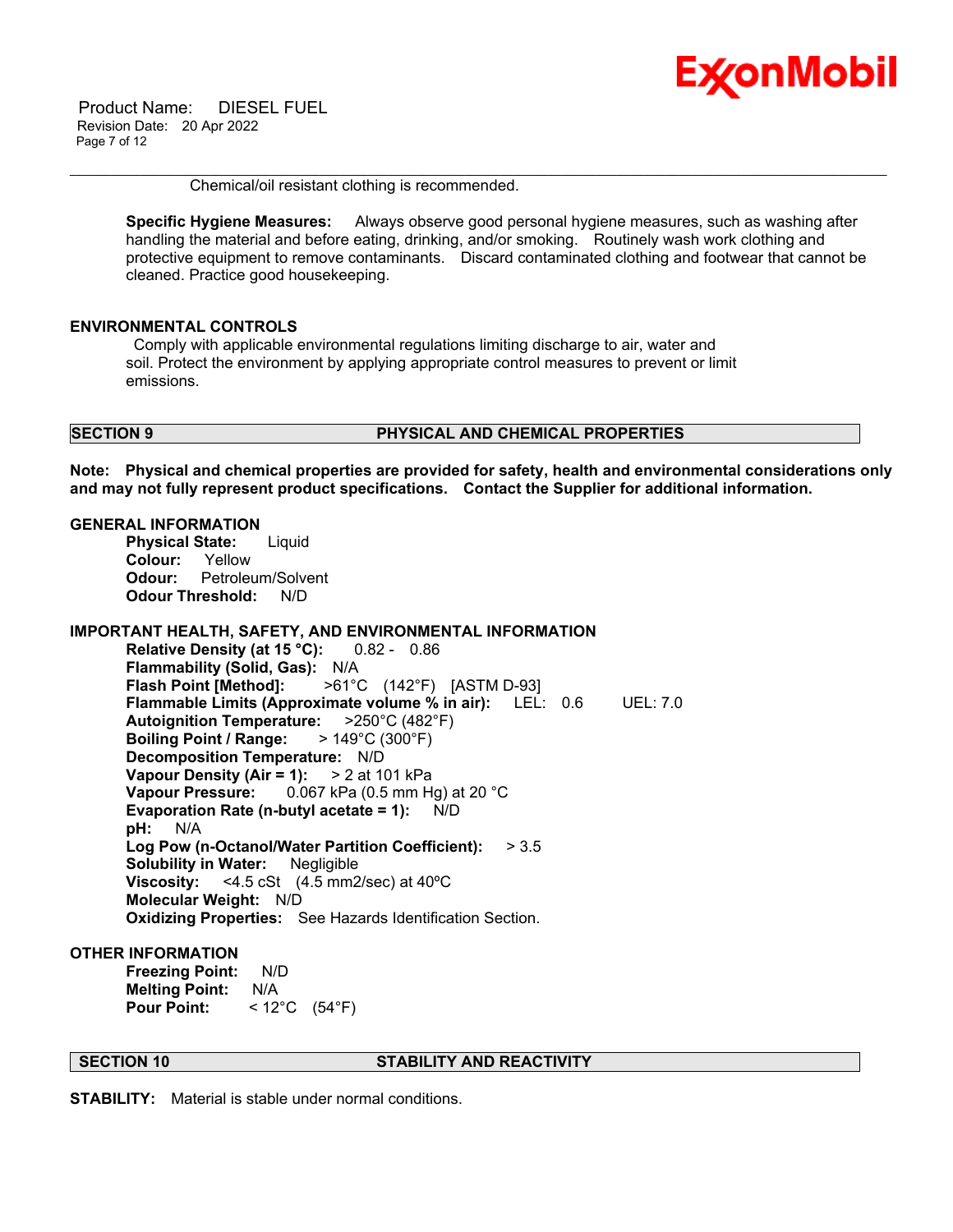

#### **CONDITIONS TO AVOID:** Open flames and high energy ignition sources.

**MATERIALS TO AVOID:** Halogens, Strong Acids, Strong Bases, Strong oxidisers

**HAZARDOUS DECOMPOSITION PRODUCTS:** Material does not decompose at ambient temperatures.

\_\_\_\_\_\_\_\_\_\_\_\_\_\_\_\_\_\_\_\_\_\_\_\_\_\_\_\_\_\_\_\_\_\_\_\_\_\_\_\_\_\_\_\_\_\_\_\_\_\_\_\_\_\_\_\_\_\_\_\_\_\_\_\_\_\_\_\_\_\_\_\_\_\_\_\_\_\_\_\_\_\_\_\_\_\_\_\_\_\_\_\_\_\_\_\_\_\_\_\_\_\_\_\_\_\_\_\_\_\_\_\_\_\_\_\_\_\_

**POSSIBILITY OF HAZARDOUS REACTIONS:** Hazardous polymerization will not occur.

| <b>SECTION 11</b> | <b>TOXICOLOGICAL INFORMATION</b> |
|-------------------|----------------------------------|
|                   |                                  |

#### **ACUTE TOXICITY**

| <b>Route of Exposure</b>                    | <b>Conclusion / Remarks</b>                                                                                                                    |
|---------------------------------------------|------------------------------------------------------------------------------------------------------------------------------------------------|
| lInhalation                                 |                                                                                                                                                |
| Toxicity (Rat): LC50 4100 mg/m3             | Moderately toxic. Based on test data for structurally similar<br>materials.                                                                    |
| Irritation: No end point data for material. | Elevated temperatures or mechanical action may form vapours,<br>mist, or fumes which may be irritating to the eyes, nose, throat, or<br>lungs. |
|                                             |                                                                                                                                                |
| Ingestion                                   |                                                                                                                                                |
| Toxicity (Rat): $LD50 > 5000$ mg/kg         | Minimally Toxic. Based on test data for structurally similar<br>materials.                                                                     |
|                                             |                                                                                                                                                |
| <b>Skin</b>                                 |                                                                                                                                                |
| Toxicity (Rabbit): LD50 > 5000 mg/kg        | Minimally Toxic. Based on test data for structurally similar<br>materials.                                                                     |
| Irritation (Rabbit): Data available.        | Irritating to the skin. Based on test data for structurally similar<br>materials.                                                              |
|                                             |                                                                                                                                                |
| Eye                                         |                                                                                                                                                |
| Irritation (Rabbit): Data available.        | May cause mild, short-lasting discomfort to eyes. Based on test<br>data for structurally similar materials.                                    |

#### **OTHER HEALTH EFFECTS FROM SHORT AND LONG TERM EXPOSURE**

Anticipated health effects from sub-chronic, chronic, respiratory or skin sensitization, mutagenicity, reproductive toxicity, carcinogenicity, target organ toxicity (single exposure or repeated exposure), aspiration toxicity and other effects based on human experience and/or experimental data.

#### **For the product itself:**

Vapour concentrations above recommended exposure levels are irritating to the eyes and the respiratory tract, may cause headaches and dizziness, are anaesthetic and may have other central nervous system effects. Small amounts of liquid aspirated into the lungs during ingestion or from vomiting may cause chemical pneumonitis or pulmonary edema.

Diesel fuel: Carcinogenic in animal tests. Caused mutations in-vitro. Repeated dermal exposures to high concentrations in test animals resulted in reduced litter size and litter weight, and increased fetal resorptions at maternally toxic doses. Dermal exposure to high concentrations resulted in severe skin irritation with weight loss and some mortality. Inhalation exposure to high concentrations resulted in respiratory tract irritation, lung changes/infiltration/accumulation, and reduction in lung function. Diesel exhaust fumes: Carcinogenic in animal tests. Inhalation exposures to exhaust for 2 years in test animals resulted in lung tumours and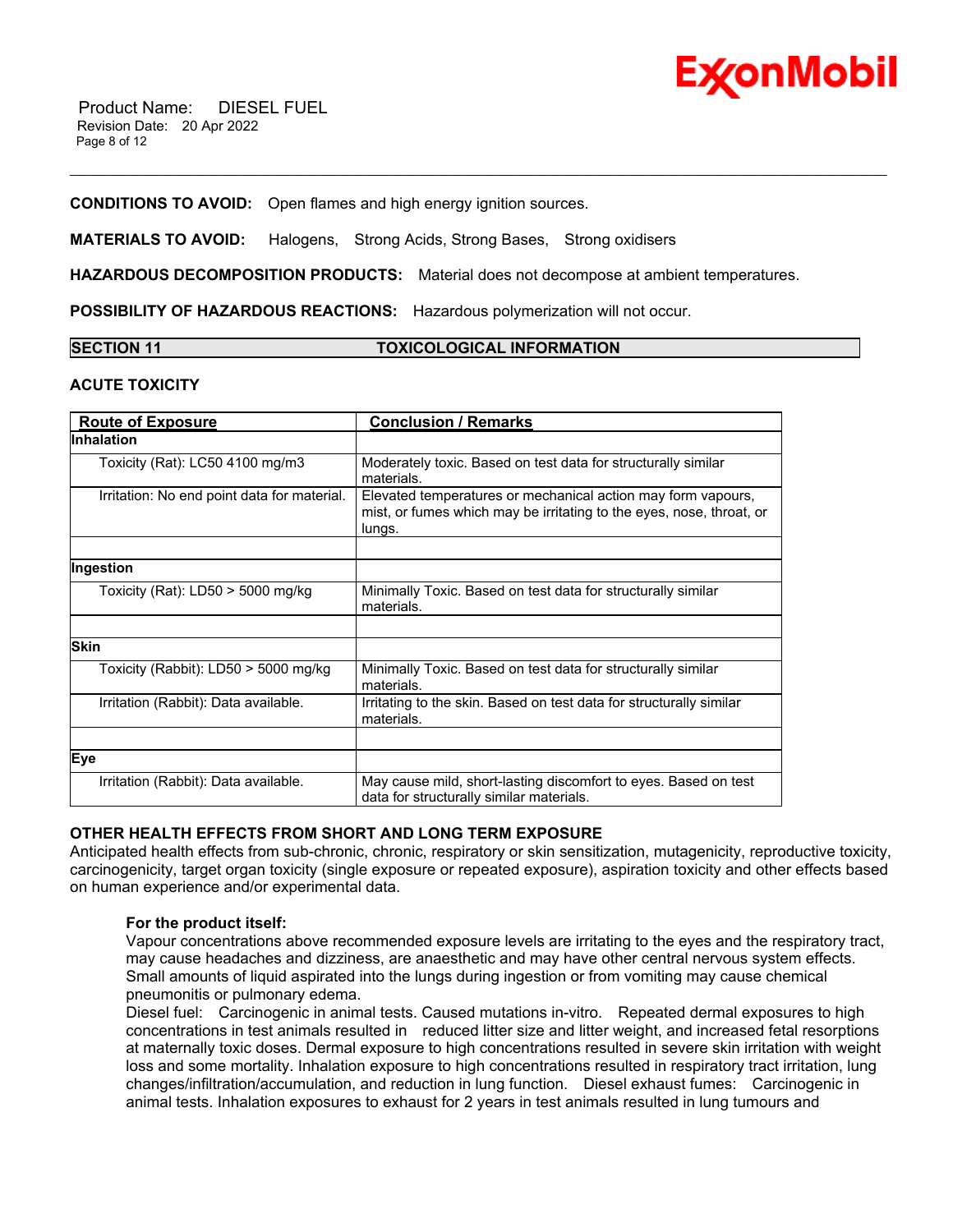

 Product Name: DIESEL FUEL Revision Date: 20 Apr 2022 Page 9 of 12

\_\_\_\_\_\_\_\_\_\_\_\_\_\_\_\_\_\_\_\_\_\_\_\_\_\_\_\_\_\_\_\_\_\_\_\_\_\_\_\_\_\_\_\_\_\_\_\_\_\_\_\_\_\_\_\_\_\_\_\_\_\_\_\_\_\_\_\_\_\_\_\_\_\_\_\_\_\_\_\_\_\_\_\_\_\_\_\_\_\_\_\_\_\_\_\_\_\_\_\_\_\_\_\_\_\_\_\_\_\_\_\_\_\_\_\_\_\_ lymphoma. Extract of particulate produced skin tumours in test animals. Caused mutations in-vitro.

#### **IARC Classification:**

**The following ingredients are cited on the lists below:** None.

--REGULATORY LISTS SEARCHED-- 1 = IARC 1 2 = IARC 2A 3 = IARC 2B

### **SECTION 12 ECOLOGICAL INFORMATION**

The information given is based on data for the material, components of the material, or for similar materials, through the application of bridging principals.

#### **ECOTOXICITY**

 Material -- Expected to be toxic to aquatic organisms. May cause long-term adverse effects in the aquatic environment.

#### **MOBILITY**

 More volatile component -- Highly volatile, will partition rapidly to air. Not expected to partition to sediment and wastewater solids.

 High molecular wt. component -- Low solubility and floats and is expected to migrate from water to the land. Expected to partition to sediment and wastewater solids.

### **PERSISTENCE AND DEGRADABILITY**

#### **Biodegradation:**

 Material -- Expected to be inherently biodegradable **Atmospheric Oxidation:** More volatile component -- Expected to degrade rapidly in air

#### **BIOACCUMULATION POTENTIAL**

 Material -- Has the potential to bioaccumulate, however metabolism or physical properties may reduce the bioconcentration or limit bioavailability.

#### **ECOLOGICAL DATA**

#### **Ecotoxicity**

| <b>Test</b>                       | <b>Duration</b> | <b>Organism Type</b> | <b>Test Results</b>                  |
|-----------------------------------|-----------------|----------------------|--------------------------------------|
| <b>Aquatic - Acute Toxicity</b>   | $48$ hour(s)    | Daphnia magna        | EL50 1 - 1000 mg/l: data for similar |
|                                   |                 |                      | materials                            |
| <b>Aquatic - Acute Toxicity</b>   | 96 hour(s)      | Fish                 | LL50 1 - 100 mg/l: data for similar  |
|                                   |                 |                      | materials                            |
| <b>Aquatic - Acute Toxicity</b>   | 72 hour(s)      | Pseudokirchneriella  | EL50 1 - 100 mg/l: data for similar  |
|                                   |                 | subcapitata          | materials                            |
| <b>Aquatic - Chronic Toxicity</b> | 72 hour(s)      | Pseudokirchneriella  | NOELR 1 - 10 mg/l: data for similar  |
|                                   |                 | subcapitata          | materials                            |

**Persistence, Degradability and Bioaccumulation Potential**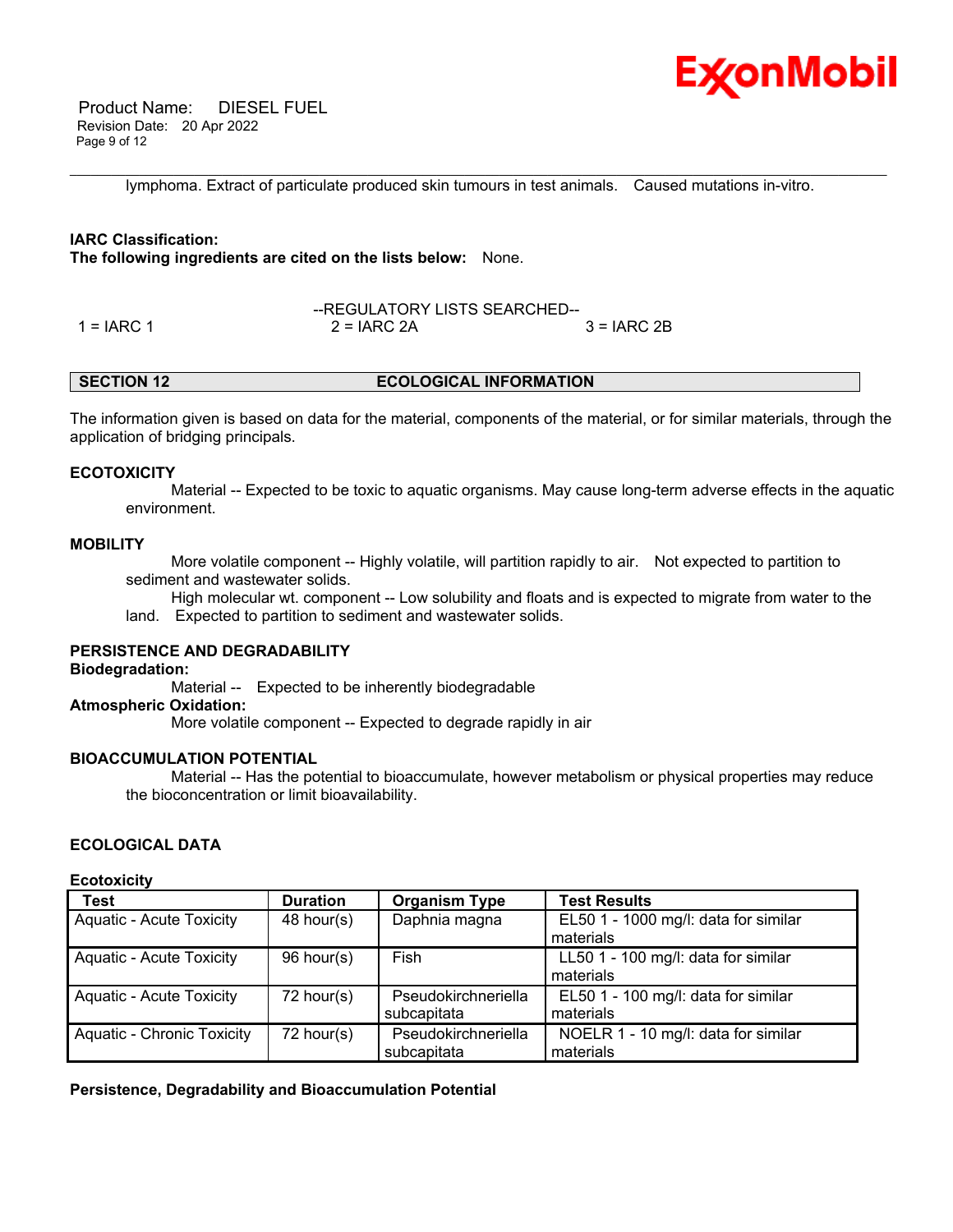

 Product Name: DIESEL FUEL Revision Date: 20 Apr 2022 Page 10 of 12

| Media | <b>Test Type</b>       | <b>Duration</b>     | <b>Test Results</b>                           |  |
|-------|------------------------|---------------------|-----------------------------------------------|--|
| Water | Ready Biodegradability | $28 \text{ day}(s)$ | Percent Degraded $< 60$ :<br>similar material |  |

#### **SECTION 13 DISPOSAL CONSIDERATIONS**

Disposal recommendations based on material as supplied. Disposal must be in accordance with current applicable laws and regulations, and material characteristics at time of disposal.

#### **DISPOSAL RECOMMENDATIONS**

Product is suitable for burning in an enclosed controlled burner for fuel value or disposal by supervised incineration at very high temperatures to prevent formation of undesirable combustion products.

**Empty Container Warning** Empty Container Warning (where applicable): Empty containers may contain residue and can be dangerous. Do not attempt to refill or clean containers without proper instructions. Empty drums should be completely drained and safely stored until appropriately reconditioned or disposed. Empty containers should be taken for recycling, recovery, or disposal through suitably qualified or licensed contractor and in accordance with governmental regulations. DO NOT PRESSURISE, CUT, WELD, BRAZE, SOLDER, DRILL, GRIND, OR EXPOSE SUCH CONTAINERS TO HEAT, FLAME, SPARKS, STATIC ELECTRICITY, OR OTHER SOURCES OF IGNITION. THEY MAY EXPLODE AND CAUSE INJURY OR DEATH.

**SECTION 14 TRANSPORT INFORMATION**

#### **LAND**

**Proper Shipping Name:** ENVIRONMENTALLY HAZARDOUS SUBSTANCE, LIQUID, N.O.S. (Fuels, diesel) **Hazard Class:** 9 **Hazchem Code:** 3Z **UN Number:** 3082 **Packing Group:** III **Label(s) / Mark(s):** 9, EHS

#### **SEA (IMDG)**

**Proper Shipping Name:** ENVIRONMENTALLY HAZARDOUS SUBSTANCE, LIQUID, N.O.S. (Fuels, diesel) **Hazard Class & Division:** 9 **EMS Number:** F-A, S-F **UN Number:** 3082 **Packing Group:** III **Marine Pollutant:** Yes **Label(s):** 9 **Transport Document Name:** UN3082, ENVIRONMENTALLY HAZARDOUS SUBSTANCE, LIQUID, N.O.S. (Fuels, diesel), 9, PG III, MARINE POLLUTANT

Footnote: Not subject to the provisions of UN3082 Environmentally hazardous substances liquid, n.o.s., if shipped in quantities of 5 liters or less per single or inner combination packaging as per IMDG code 2.10.2.7.

#### **AIR (IATA)**

**Proper Shipping Name:** ENVIRONMENTALLY HAZARDOUS SUBSTANCE, LIQUID, N.O.S. (Fuels, diesel) **Hazard Class & Division:** 9 **UN Number:** 3082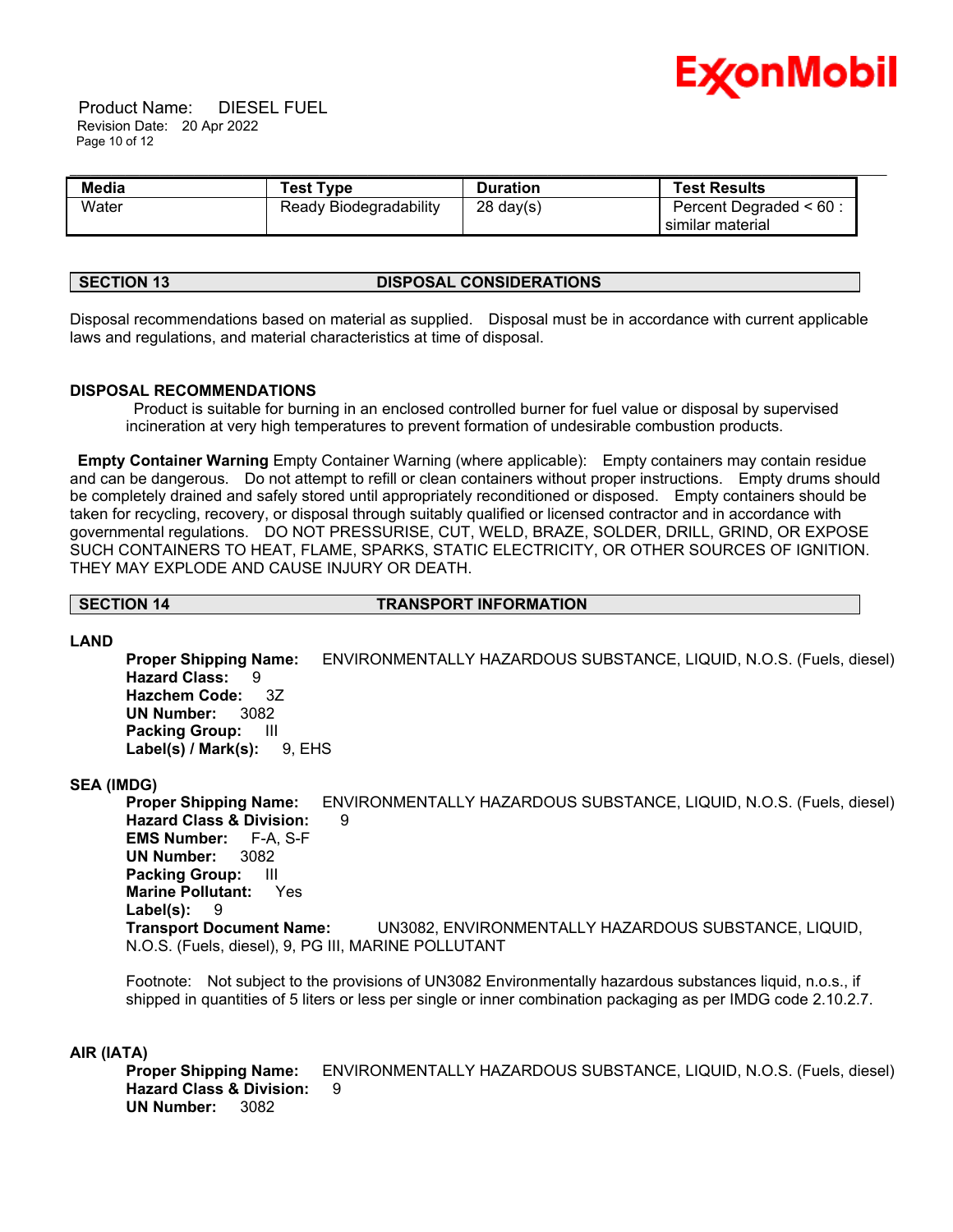

 Product Name: DIESEL FUEL Revision Date: 20 Apr 2022 Page 11 of 12

> **Packing Group:** III **Label(s) / Mark(s):** 9, EHS N.O.S. (Fuels, diesel), 9, PG III

**Transport Document Name:** UN3082, ENVIRONMENTALLY HAZARDOUS SUBSTANCE, LIQUID,

[Footnote: Not subject to the provisions of UN3082 Environmentally hazardous substances liquid, n.o.s., if shipped in quantities of 5 liters or less per single or inner combination packaging as per Special Provision A197.]

\_\_\_\_\_\_\_\_\_\_\_\_\_\_\_\_\_\_\_\_\_\_\_\_\_\_\_\_\_\_\_\_\_\_\_\_\_\_\_\_\_\_\_\_\_\_\_\_\_\_\_\_\_\_\_\_\_\_\_\_\_\_\_\_\_\_\_\_\_\_\_\_\_\_\_\_\_\_\_\_\_\_\_\_\_\_\_\_\_\_\_\_\_\_\_\_\_\_\_\_\_\_\_\_\_\_\_\_\_\_\_\_\_\_\_\_\_\_

#### **SECTION 15 REGULATORY INFORMATION**

**Material is Hazardous as defined by the Hazardous Substances (Health and Safety Reform Revocations) Regulations 2017. HSNO Approval Number:** HSR001441

**Product is regulated according to New Zealand Land Transport Rule.**

#### **REGULATORY STATUS AND APPLICABLE LAWS AND REGULATIONS**

**Listed or exempt from listing/notification on the following chemical inventories :**  PICCS, TSCA

#### **SECTION 16 OTHER INFORMATION**

#### **N/D = Not determined, N/A = Not applicable**

**KEY TO THE H-CODES CONTAINED IN SECTION 3 OF THIS DOCUMENT (for information only):**

H227: Combustible liquid; Flammable Liquid, Cat 4

H304: May be fatal if swallowed and enters airways; Aspiration, Cat 1

H315: Causes skin irritation; Skin Corr/Irritation, Cat 2

H332: Harmful if inhaled; Acute Tox Inh, Cat 4

H351: Suspected of causing cancer; GHS Carcinogenicity, Cat 2

H373: May cause damage to organs through prolonged or repeated exposure; Target Organ, Repeated, Cat 2

H401: Toxic to aquatic life; Acute Env Tox, Cat 2

H411: Toxic to aquatic life with long lasting effects; Chronic Env Tox, Cat 2

#### **THIS SAFETY DATA SHEET CONTAINS THE FOLLOWING REVISIONS:**

Section 01: Alternate Product Names Table information was modified. Section 08: Exposure Limits Table information was modified.

----------------------------------------------------------------------------------------------------------------------------------------------------- The information and recommendations contained herein are, to the best of ExxonMobil's knowledge and belief, accurate and reliable as of the date issued. You can contact ExxonMobil to insure that this document is the most current available from ExxonMobil. The information and recommendations are offered for the user's consideration and examination. It is the user's responsibility to satisfy itself that the product is suitable for the intended use. If buyer repackages this product, it is the user's responsibility to insure proper health, safety and other necessary information is included with and/or on the container. Appropriate warnings and safe-handling procedures should be provided to handlers and users. Alteration of this document is strictly prohibited. Except to the extent required by law, republication or retransmission of this document, in whole or in part, is not permitted. The term, "ExxonMobil" is used for convenience, and may include any one or more of ExxonMobil Chemical Company, Exxon Mobil Corporation, or any